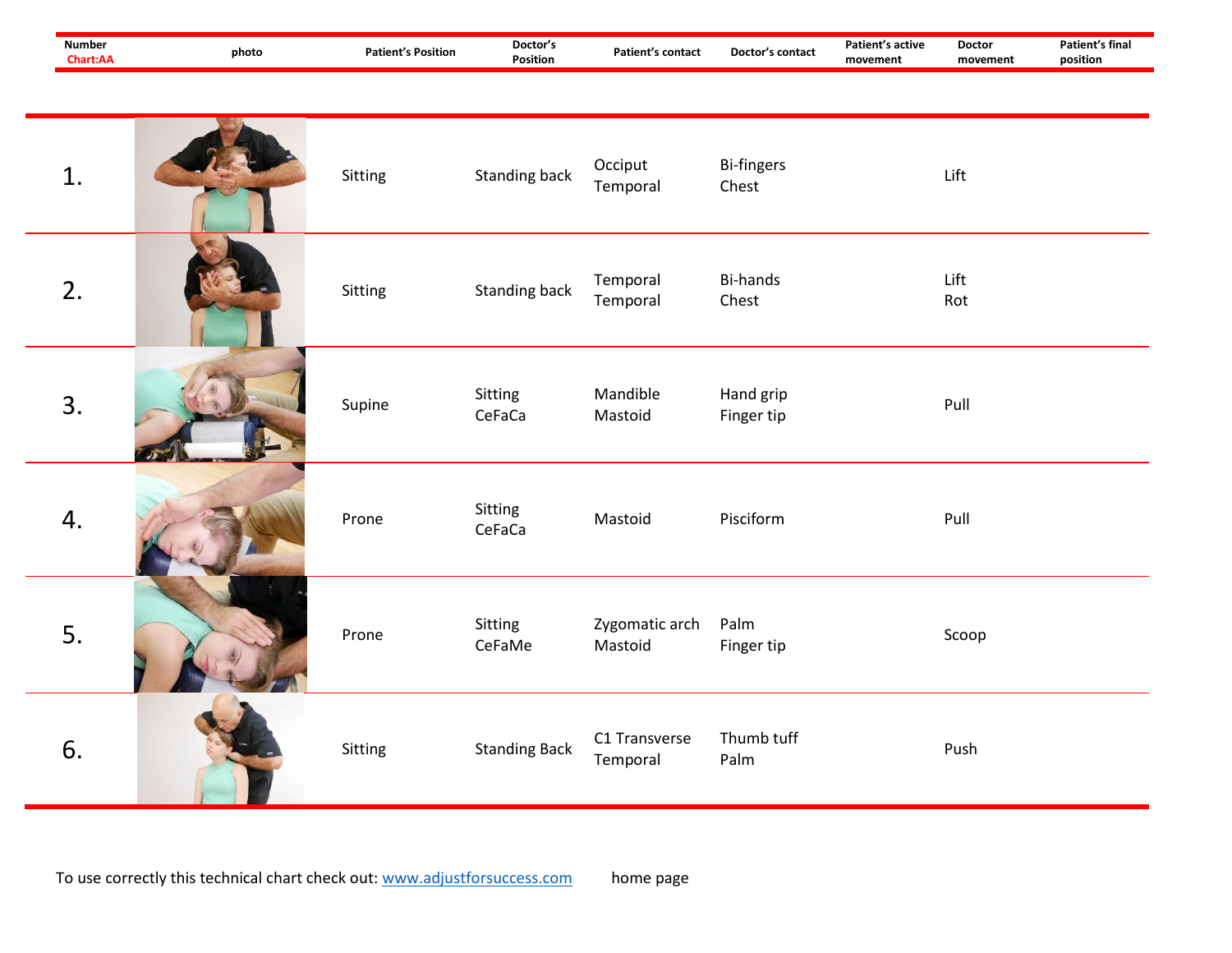| <b>Number</b><br>Chart:AA | photo | <b>Patient's Position</b> | Doctor's<br>Position | <b>Patient's contact</b> | Doctor's contact      | Patient's active<br>movement | <b>Doctor</b><br>movement | Patient's final<br>position |
|---------------------------|-------|---------------------------|----------------------|--------------------------|-----------------------|------------------------------|---------------------------|-----------------------------|
| 7.                        |       | Prone                     | Sitting<br>CeFaMe    | C1 transverse            | Index edge            |                              | Push                      |                             |
| 8.                        |       | sitting                   | Standing<br>CeFaCa   | Articular P<br>Parietal  | Index tuff<br>Craddle |                              | Push                      |                             |
| 9.                        |       | Supine                    | Sitting<br>CeFaCa 30 | Lateral AP<br>Parietal   | Pip<br>Craddle        |                              | Push                      |                             |
| 10.                       |       | Supine<br>Pelvis up       | Sitting<br>CeFaCa    | Articular P<br>Occiput   | Thumb<br>Craddle      |                              | Push                      |                             |
| 11.                       |       | Supine                    | Sitting<br>CeFaCa30  | Articular P<br>Occiput   | Calcaneal<br>Craddle  |                              | Push                      |                             |
| 12.                       |       | Sitting                   | Sitting back         | Articular p<br>Head      | DIP edge              |                              | Push                      |                             |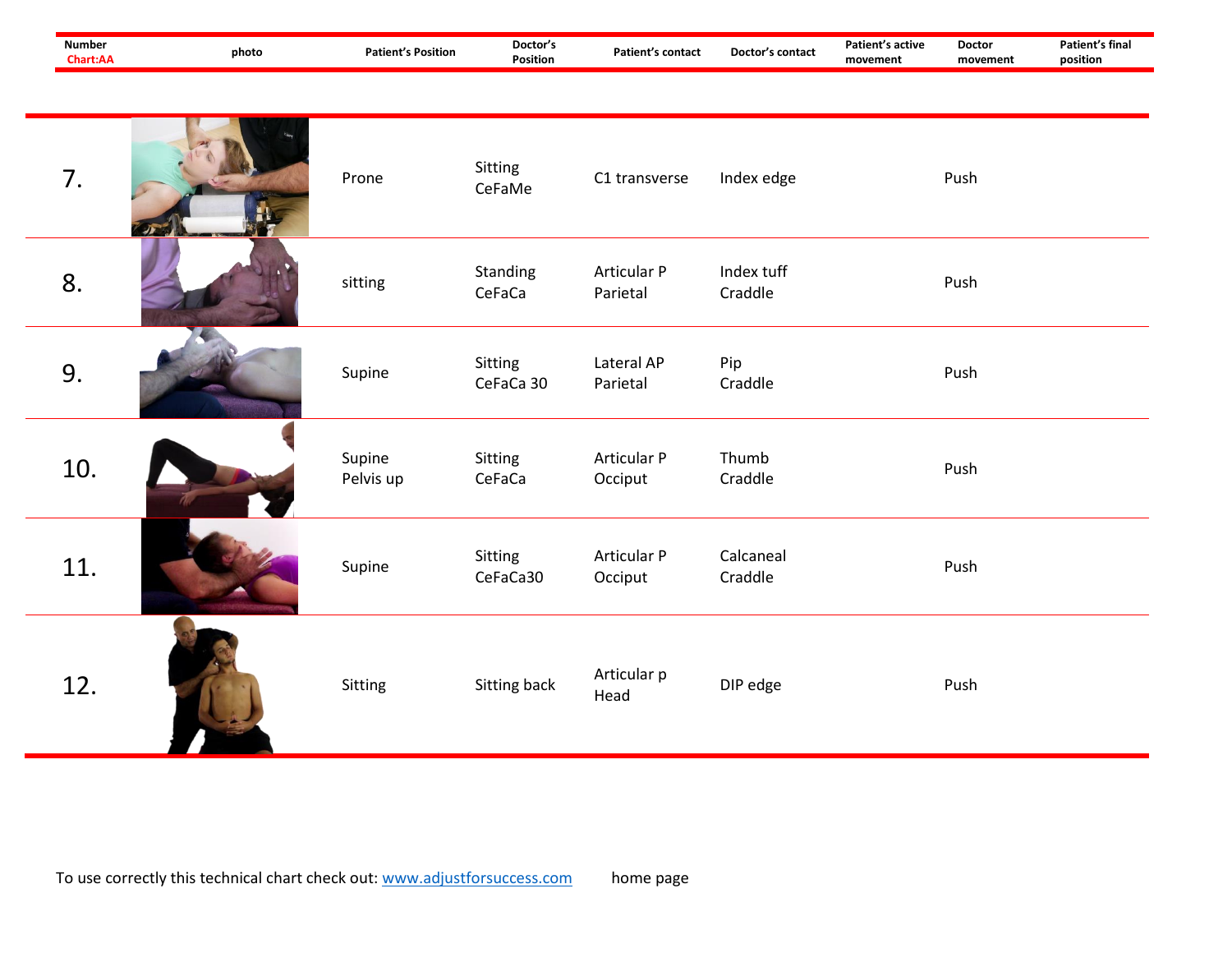| <b>Number</b><br>Chart:AA | photo | <b>Patient's Position</b> | Doctor's<br>Position  | Patient's contact             | Doctor's contact                   | Patient's active<br>movement | <b>Doctor</b><br>movement | <b>Patient's final</b><br>position |
|---------------------------|-------|---------------------------|-----------------------|-------------------------------|------------------------------------|------------------------------|---------------------------|------------------------------------|
|                           |       |                           |                       |                               |                                    |                              |                           |                                    |
| 13.                       |       | Sitting                   | <b>Standing back</b>  | Articular P<br>thumb          | Thumb                              |                              | Push                      |                                    |
| 14.                       |       | Sitting<br>Fencer stance  | <b>Standing front</b> | Articular P<br>Occiput        | Index tip                          |                              | Pull                      |                                    |
| 15.                       |       | Prone                     | Standing<br>CeFaCe    | Articular P<br>Occiput        | Thumb index<br><b>Craddle Hand</b> |                              | Push                      |                                    |
| 16.                       |       | Prone                     | Standing<br>CeFaCe    | <b>Articular P</b><br>Occiput | Pisciform<br>Craddle Hand          |                              | Push                      |                                    |
| 17.                       |       | Prone                     | Standing<br>CeFaCe    | Spinous<br>Occiput            | Thumb<br>Craddle hand              |                              | Push                      |                                    |
| 18.                       |       | Prone<br>Feet on floor    | Standing<br>At Side   | Spinous                       | Thumb                              |                              | Push                      |                                    |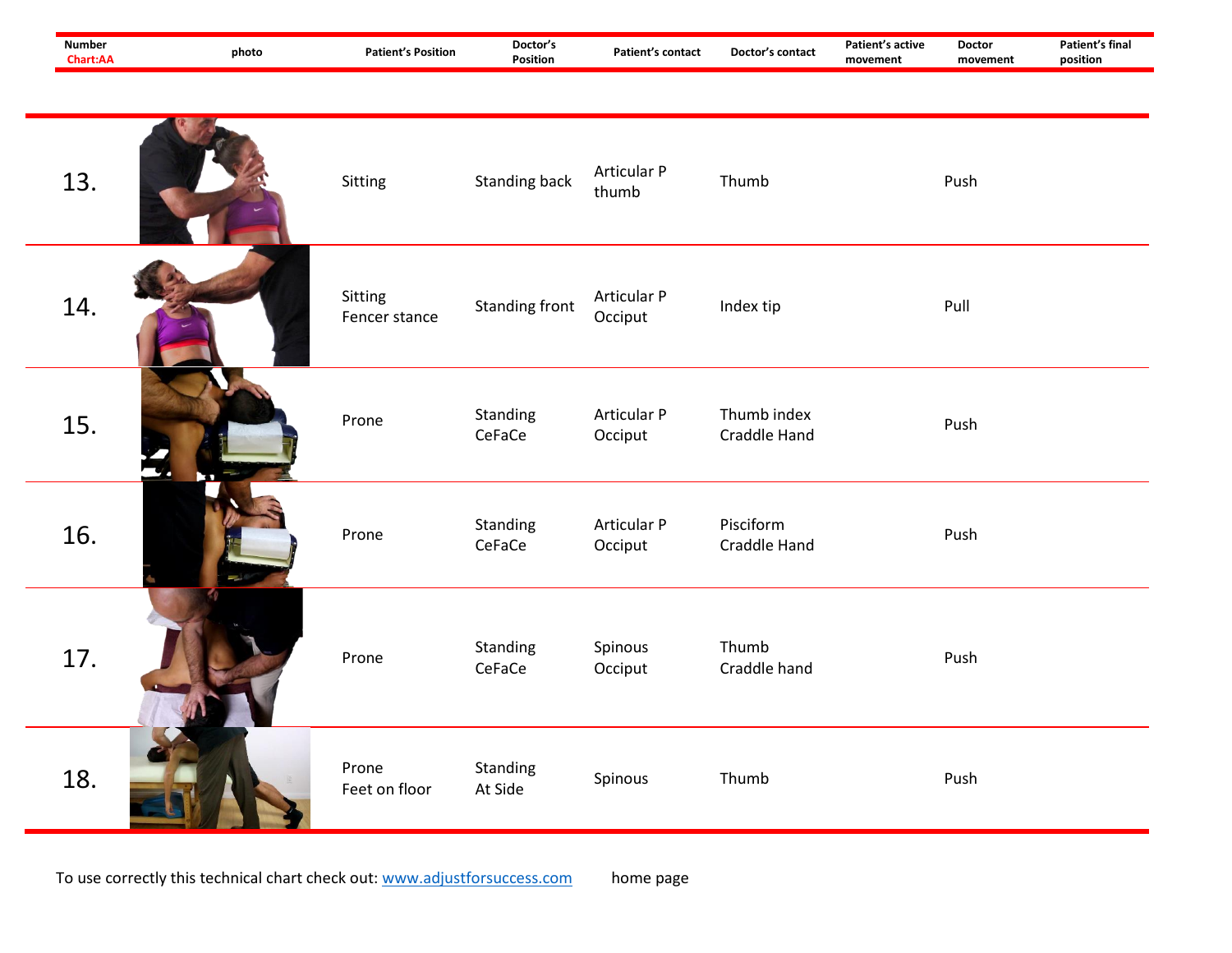| <b>Number</b><br>Chart:AA | photo | <b>Patient's Position</b> | Doctor's<br>Position | Patient's contact      | Doctor's contact       | Patient's active<br>movement | <b>Doctor</b><br>movement | <b>Patient's final</b><br>position |
|---------------------------|-------|---------------------------|----------------------|------------------------|------------------------|------------------------------|---------------------------|------------------------------------|
| 19.                       |       | Prone                     | Sitting<br>At Side   | Thoracic               | Bi-digit               | Kick-up drop                 | push                      |                                    |
| 20.                       |       | Standing                  | Standing<br>behind   | Thoracic<br>Bi-elbow   | Sternum<br>Hand grip   | <b>Breathing</b><br>out      | <b>Traction lift</b>      |                                    |
| 21.                       |       | Standing<br>Hands on neck | Standing<br>behind   | Upper thoracic<br>neck | Sternum<br>Hand's palm |                              | <b>Traction lift</b>      |                                    |
| 22.                       |       | Standing                  | Standing<br>behind   | Thoracic<br>wrist      | Sternum<br>Hand grip   | <b>Breathing</b><br>out      | <b>Traction lift</b>      |                                    |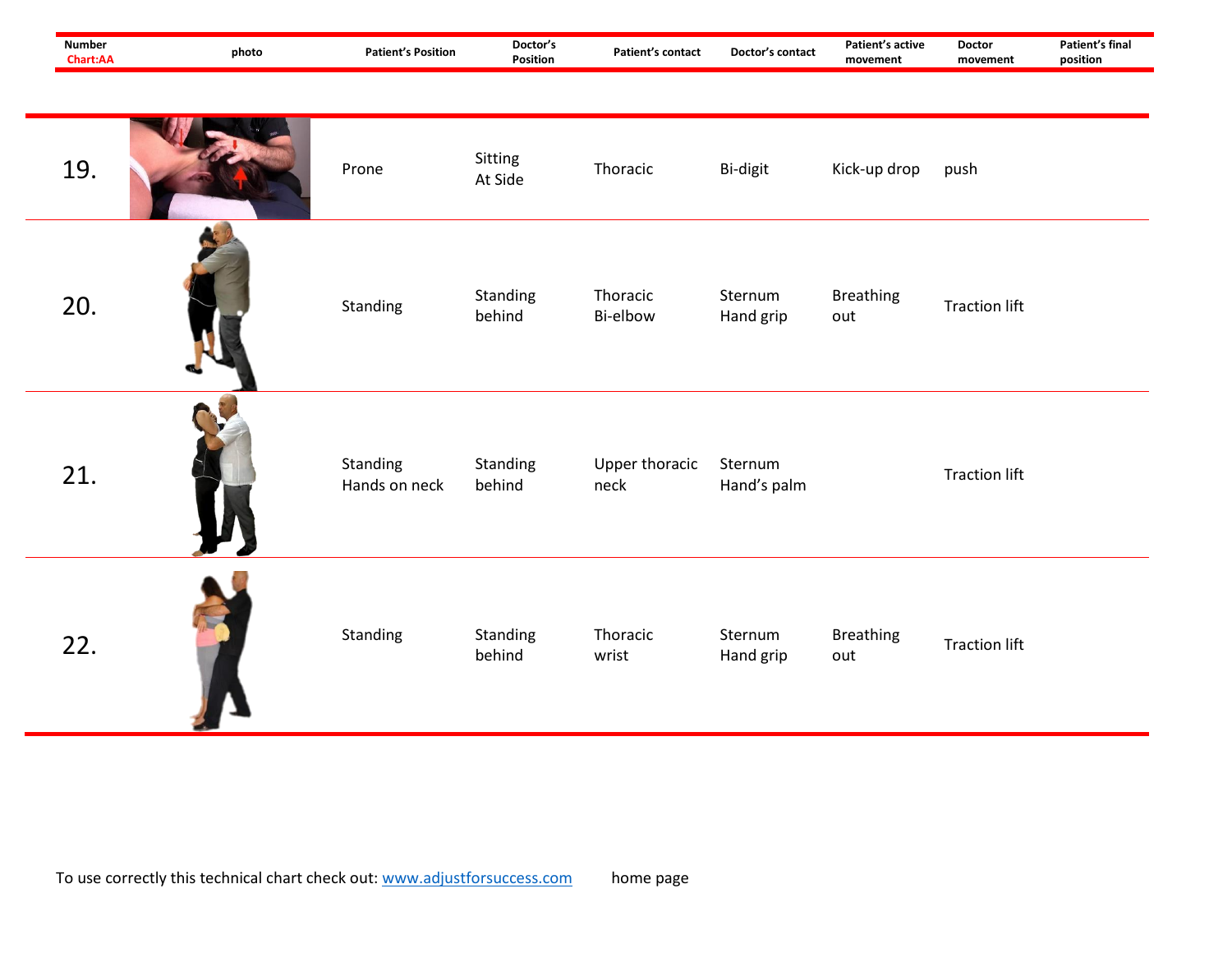| <b>Number</b><br>Chart:AA | photo | <b>Patient's Position</b>   | Doctor's<br>Position           | <b>Patient's contact</b> | Doctor's contact | Patient's active<br>movement | <b>Doctor</b><br>movement | Patient's final<br>position |
|---------------------------|-------|-----------------------------|--------------------------------|--------------------------|------------------|------------------------------|---------------------------|-----------------------------|
| 23.                       |       | Standing<br>Fists on lumbar | Standing<br>behind             | Fists                    | Abdomen          |                              | traction lift             |                             |
| 24.                       |       | Standing wall               | <b>Standing Front Thoracic</b> | Elbow                    | Fist<br>chest    |                              | Push lift                 |                             |
| 25.                       |       | Sitting<br>Crossed arm      | Standing<br>behind             | Thoracic                 | Sternum          |                              | Pull                      |                             |
| 26.                       |       | Sitting<br>Hands on neck    | Standing<br>behind             | Thoracic                 | Sternum          | Brings elbow<br>together     | $_{\mathrm{lift}}$        |                             |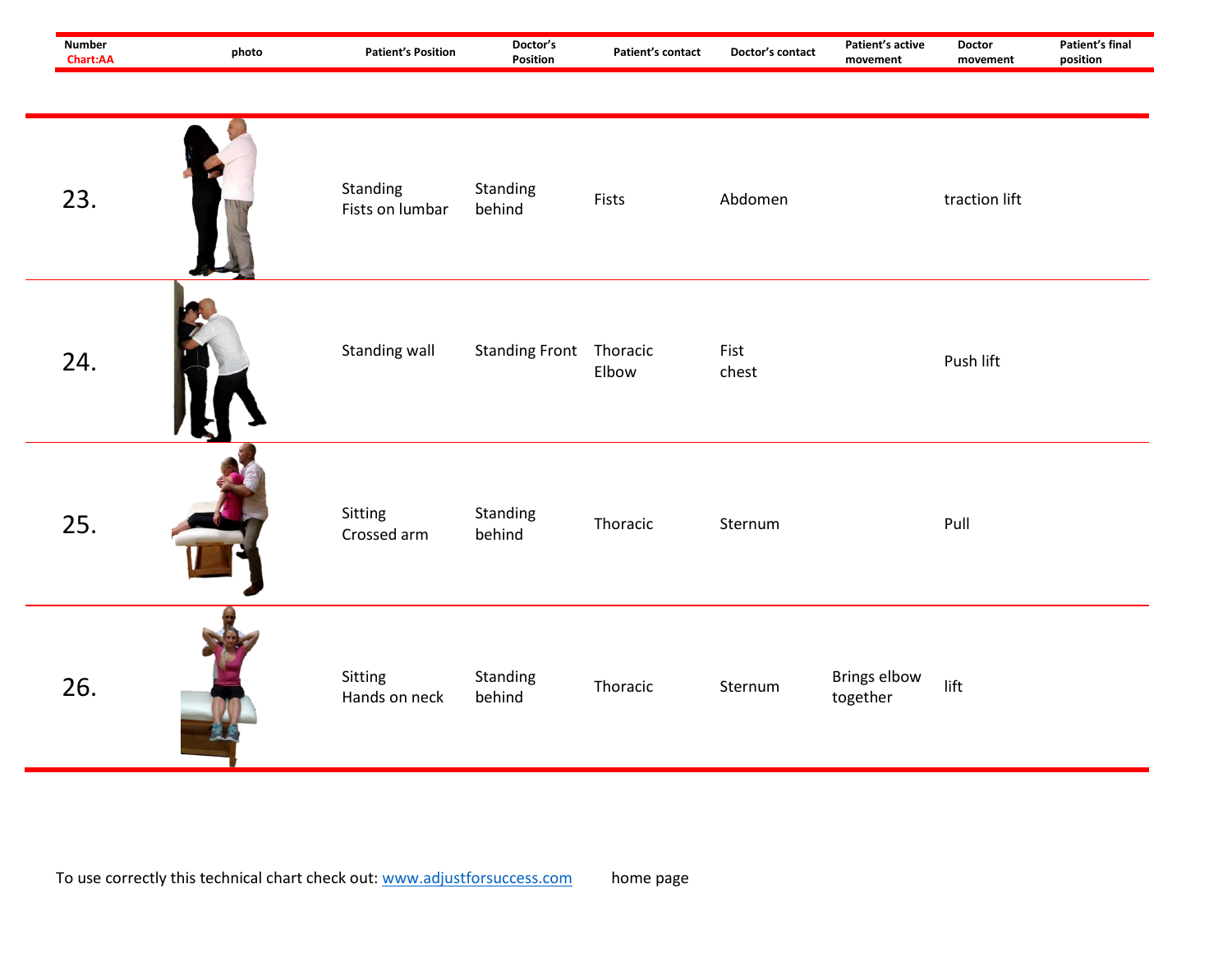| <b>Number</b><br>Chart:AA | photo | <b>Patient's Position</b>      | Doctor's<br>Position    | Patient's contact      | Doctor's contact  | Patient's active<br>movement | <b>Doctor</b><br>movement | Patient's final<br>position |
|---------------------------|-------|--------------------------------|-------------------------|------------------------|-------------------|------------------------------|---------------------------|-----------------------------|
| 27.                       |       | Sitting                        | Standing<br>Behind      | Thoracic<br>Elbow      | Sternum<br>Towel  |                              | Pull                      |                             |
| 28.                       |       | Sitting floor<br>Hands on neck | Standing<br>behind      | Thoracic               | knee              |                              | Pull lift                 |                             |
| 29.                       |       | Sitting                        | Standing<br>Behind 45   | Spinous T              | Index<br>suported |                              | Push                      |                             |
| 30.                       |       | Prone                          | Standing side<br>MeFaCe | Thoracic<br>transverse | Bi-thenar         |                              | Push                      |                             |
| 31.                       |       | Sitting                        | Standing<br>Back 35     | Spinous T              | Index             |                              | Push                      |                             |
| 32.                       |       | Supine                         | Standing<br>MeFaCe      | Thoracic               | Open Fist         |                              | Push drop                 |                             |

To use correctly this technical chart check out[: www.adjustforsuccess.com](http://www.adjustforsuccess.com/) home page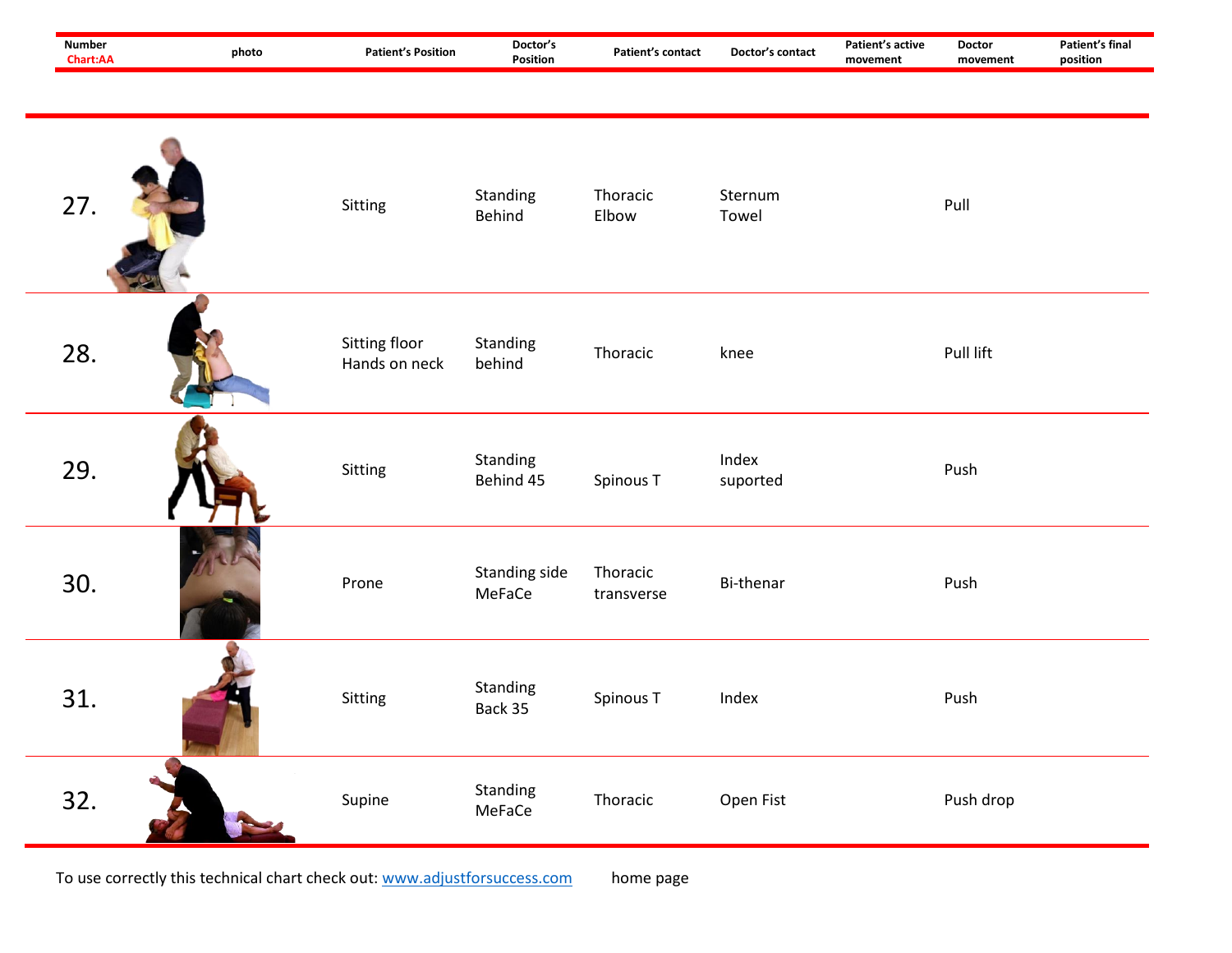| <b>Number</b><br>Chart:AA | photo | <b>Patient's Position</b> | Doctor's<br>Position    | Patient's contact             | Doctor's contact          | Patient's active<br>movement | <b>Doctor</b><br>movement | <b>Patient's final</b><br>position |
|---------------------------|-------|---------------------------|-------------------------|-------------------------------|---------------------------|------------------------------|---------------------------|------------------------------------|
|                           |       |                           |                         |                               |                           |                              |                           |                                    |
| 33.                       |       | Sitting to supine         | Standing<br>MeFaCe      | Thoraci                       | Bi-fist                   |                              | Body drop                 | Supine                             |
| 34.                       |       | Supine<br>Pelvic raised   | Standing<br>Side MeFaCe | Thoracic                      | Open fist                 | Breath out                   | Body drop                 |                                    |
| 35.                       |       | Sitting to supine         | Standing<br>Side MeFaCe | Thoracic<br>Post thigh        | Open fist<br>Ant thigh    | Breath out                   | Body drop                 | Supine                             |
| 36.                       |       | Sitting to Supine         | Standing<br>MeFaCe      | Thoraci                       | Bi-fist                   |                              | Body drop                 | Supine                             |
| 37.                       |       | Side line                 | Standing<br>CaFaMe      | Spinous lumbar<br>Lateral leg | Index tip<br>Ant leg      |                              | Kick start                |                                    |
| 38.                       |       | Side line                 | Standing<br>CaFaMe      | Mamilary lumb<br>Lateral leg  | Pisciform<br>Anterior leg |                              | Push<br>Leg kick          |                                    |